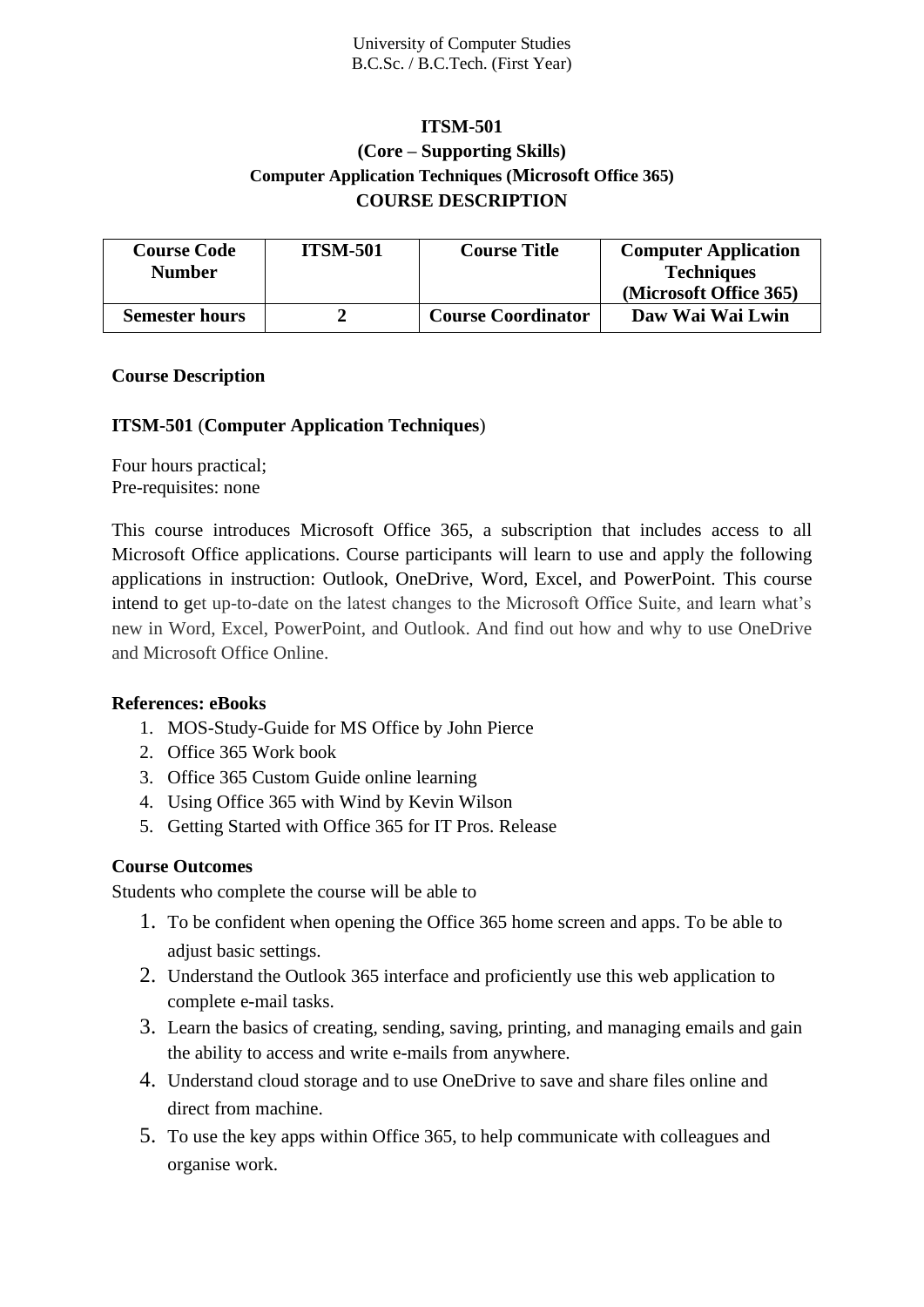- 6. Identify the commonly used Office programs online and offline, their limitations and how they integrate with Office 365.
- 7. Introduce new tools for collaboration, communication and sharing content. Set up online profiles and make work accessible to others.

#### **Major Topics Covered in the Course**

- 1. Microsoft Office 365 Outlook
- 2. Microsoft Office 365 OneDrive
- 3. Microsoft Office 365 Word, Excel, PowerPoint
- 4. Microsoft Office 365 SharePoint
- 5. Microsoft Office 365 Team
- 6. Microsoft Office 365 Form

#### **Grading Procedures:**

Your performance in this class will be evaluated using your scores for attendance, quizzes, assessments, assignments and lab examination.

Assessment Plan for the Course

| Attendance      | $-10%$ |
|-----------------|--------|
| Quizzes         | $-10%$ |
| Assessments     | $-10%$ |
| Assignments     | $-50%$ |
| Lab examination | $-20%$ |

# **Grading System**

UCSY follows a letter grade system comprising of grades A, A-, B+, B, B-, C+, C, C- , D and F. All marks obtained by students during the semester will be used in the grading process. A grade of "D" is considered a passing grade for undergraduate courses. For undergraduate students, a grade of "C" or better is required in this course because it is a prerequisite for other courses in the program. **The student who gets the grade point less than 2 must do Re-Exam.**

The grading scale for this course is:

| <b>Marks obtained</b> Letter Grade |               | <b>Grade Point</b> |
|------------------------------------|---------------|--------------------|
| $>=$ 90                            | A             | 4                  |
| $85 - 89$                          | $A -$         | 3.75               |
| $80 - 84$                          | $B+$          | 3.25               |
| $75 - 79$                          | B             | 3                  |
| $70 - 74$                          | $B-$          | 2.75               |
| $65 - 69$                          | $C+$          | 2.25               |
| $60 - 64$                          | $\mathcal{C}$ | 2                  |
| $55 - 59$                          | $C-$          | 1.75               |
| $50 - 54$                          | D             |                    |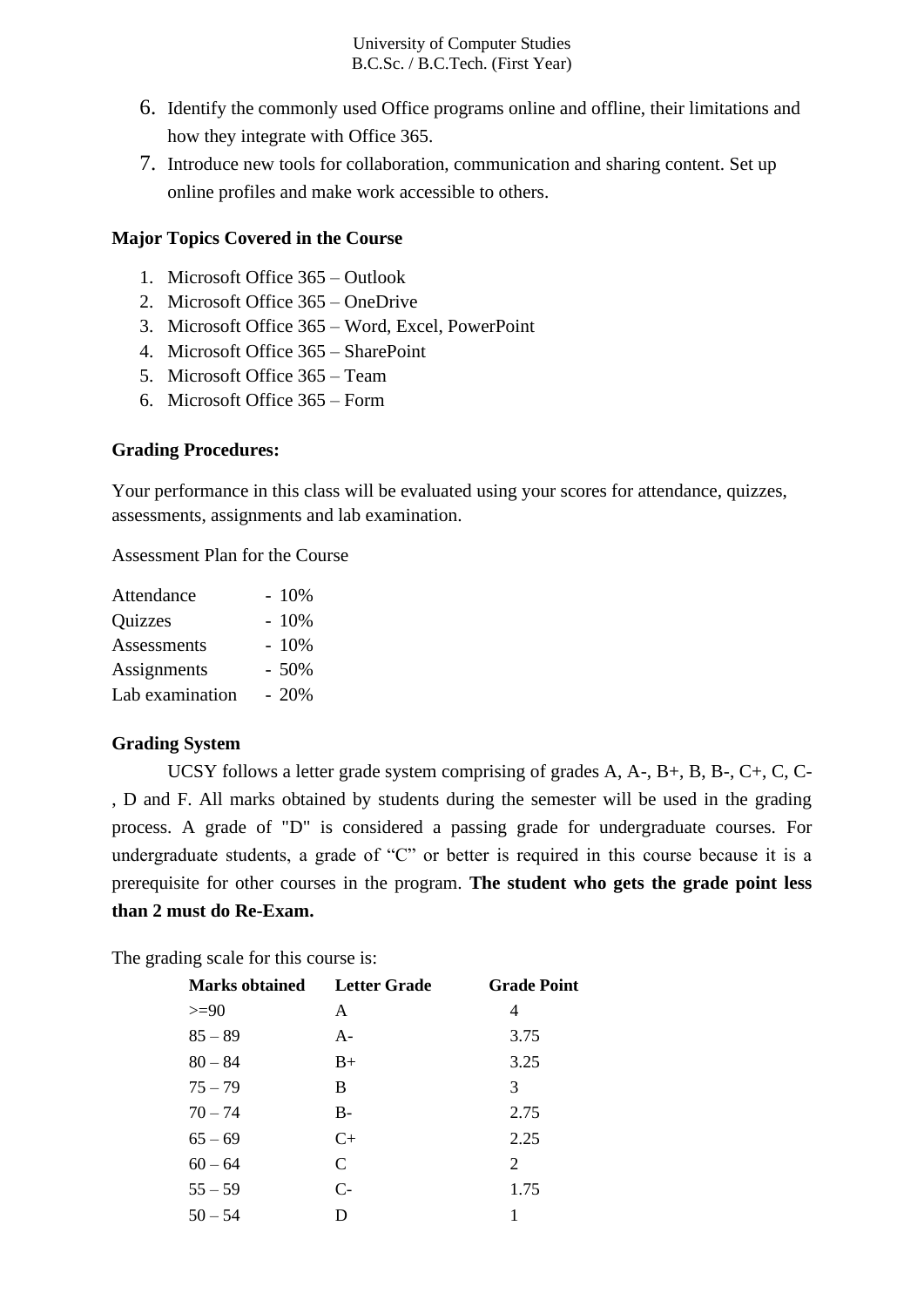$0 - 49$  F 0

#### **Fail Grade & Re-Exam – C-, D, F (Grade point<2)**

#### **Class Attendance and Participation Policy:**

#### • **Attendance**

Class attendance is **mandatory**. Most of the material you will learn will be covered in the lectures, so it is important that you not miss any of them. You are expected to show up on time for class, and stay for the whole lecture. Students are expected to attend each class, to complete any required preparatory work (including assigned reading) and to participate actively in lectures, discussions and exercises.

• Mobile phones **must** be silenced and put away for the entire lecture unless use is specified by the instructor. You may not make or receive calls on your cell phone, or send or receive text messages during lectures.

• You are responsible for all material sent as email. Ignorance of such material is no excuse. You are responsible for all materials presented in the lectures.

• Your conduct in class should be conducive towards a positive learning environment for your class mates as well as yourself.

#### • **Quizzes, assessment, assignments and lab examination**

Your performance in this class will be evaluated using your scores for attendance, quizzes, assessment, assignments and lab examination. There are no planned extra credit projects or assignments to improve your grade.

We will take a short quiz for every lecture.

We will assess your performance in class room.

There will be 5 assignments by relatedtopics.Please do all your assignments neatly. Credit will be given according to completeness of work for assignment.

Any assignment or quizis simply missed, regardless of the reason why (e.g. illness, work, traffic, car trouble, computer problems, death, etc.), and **earns a grade of zero**. You are strongly encouraged to complete all assignments and attend all quizzes so that you can check that you understand the material and can throw out bad grades, or grades for which you had to miss an assignment or quiz for a valid reason.**Late submissions will not be accepted for any graded activity for any reason.**

• **Lab examination**

Lab examination will be held after all chapters finished and the coordinator will announce the date.

#### • **There are no extra credit opportunities.**

Students may not do additional work nor resubmit any graded activity to raise a final grade.

For this course, the following additional requirements are specified: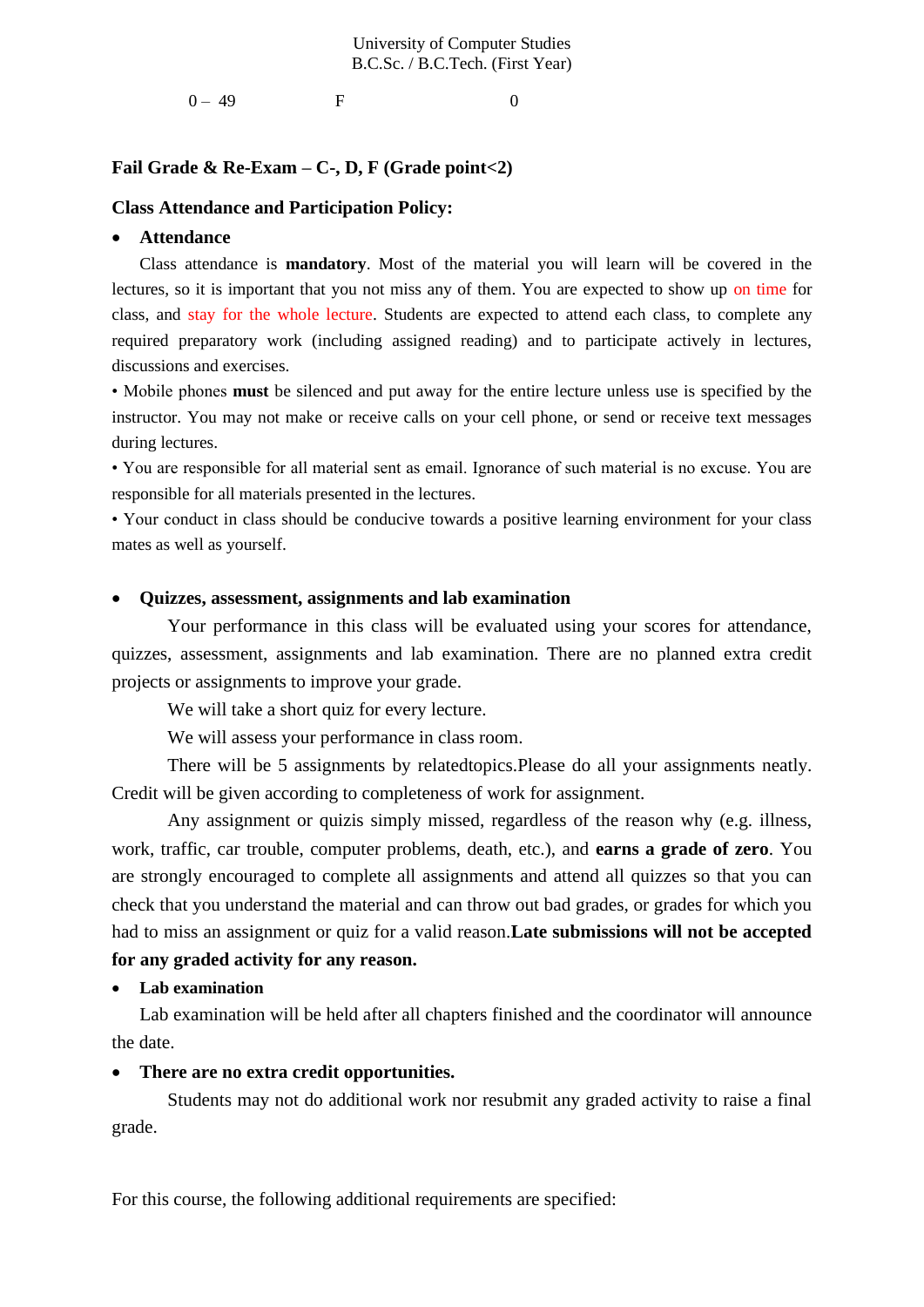All work submitted for a grade must have been prepared by the individual student. Students are expressly prohibited from sharing any work that has been or will be submitted for a grade, in progress or completed, for this course in any manner with a person other than the instructor and teaching assistant(s) assigned to this course). Specifically, students may not do the following, including but not limited to:

- Give to, show, or receive from another person (intentionally, or accidentally because the work was not protected) a partial, completed, or graded solution.
- Ask another person about the completion or correctness of an assignment.
- Post questions or a partial, completed, or graded solution electronically (e.g. a Web site).
- All work must be newly created by the individual student for this course. Any usage of work developed for another course, or for this course in a prior semester, is strictly prohibited without prior approval from the instructor.
- Posting or sharing course content (e.g. instructor provided lecture notes, assignment directions, assignment questions, or anything not created solely by the student), using any non-electronic or electronic medium (e.g. web site, FTP site, any location where it is accessible to someone other than the individual student, instructor and/or teaching assistant(s)) constitutes copyright infringement and is strictly prohibited without prior approval from the instructor.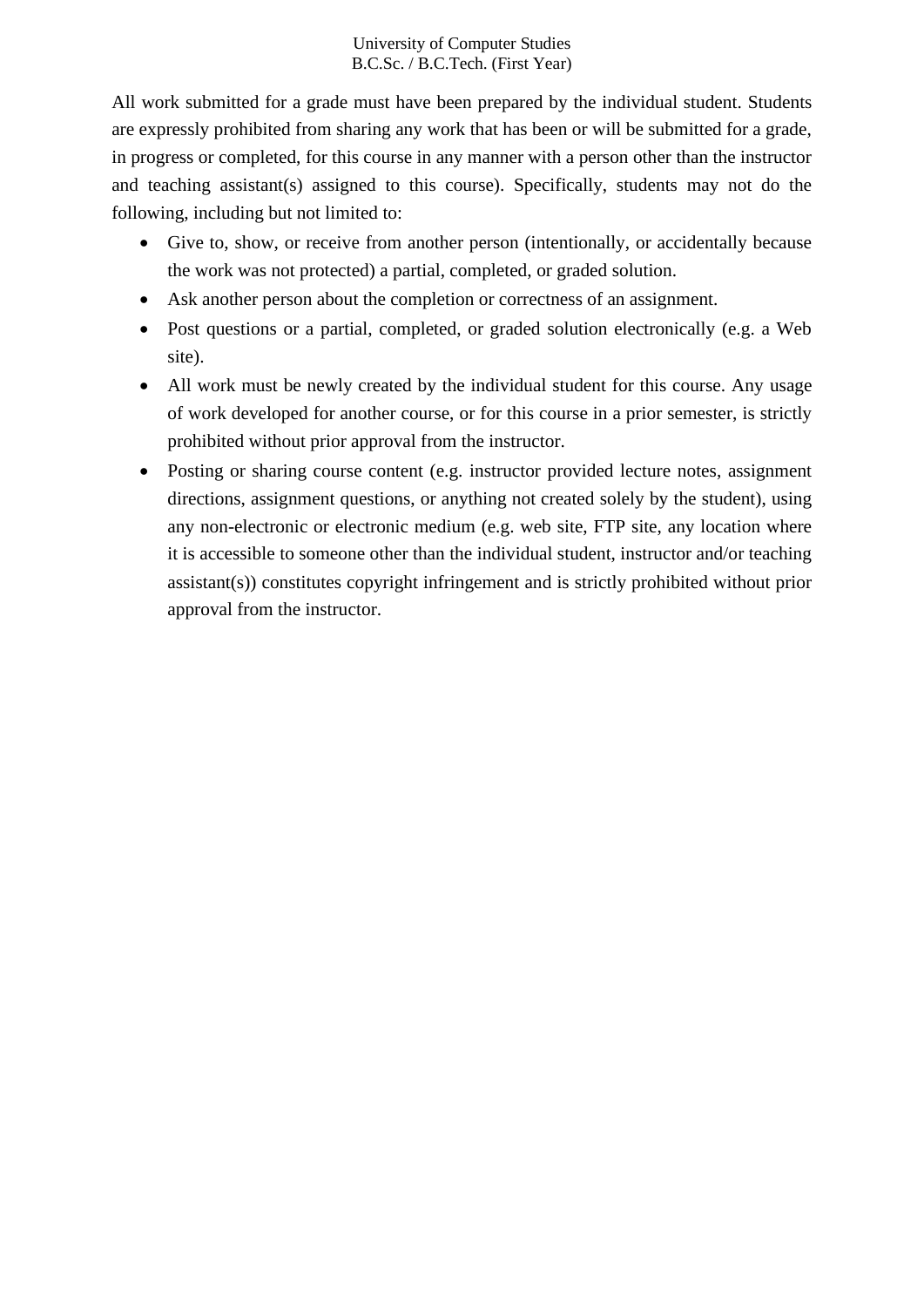# **ITSM – 501 : Computer Application Techniques (MS Office 365) First Semester**

| <b>Text Book</b> | https://support.office.com/en-us/office-training-center |
|------------------|---------------------------------------------------------|
|------------------|---------------------------------------------------------|

**Periods** : **60 periods for 15 weeks** (50 minutes for 1 period)

| No.                  | <b>Content</b>                                                                                                                                                                           | <b>Weeks</b>   | <b>Remark</b>                                                                   |
|----------------------|------------------------------------------------------------------------------------------------------------------------------------------------------------------------------------------|----------------|---------------------------------------------------------------------------------|
| $\mathbf 1$          | <b>Microsoft Office 365 - Outlook</b>                                                                                                                                                    | $\overline{2}$ |                                                                                 |
|                      | 1.1 Creating new passwords<br>1.2 How to write/send emails<br>1.3 How to justify email contents<br>1.4 How to do attachments<br>1.5 How to create groups<br>1.6 How to send email groups |                |                                                                                 |
| $\overline{2}$       | <b>Microsoft Office 365 – OneDrive</b>                                                                                                                                                   | $\mathbf{1}$   |                                                                                 |
|                      | 2.1 How to use OneDrive<br>2.2 How to upload files and folders to OneDrive<br>2.3 How to download files and folders from<br>OneDrive                                                     |                | Assignment 1                                                                    |
| $\overline{3}$       | Microsoft Office 365 - Word                                                                                                                                                              | $\overline{2}$ | Assignment 2<br>(Combined with<br>Outlook and OneDrive)                         |
| $\blacktriangleleft$ | <b>Microsoft Office 365 - SharePoint</b>                                                                                                                                                 | $\overline{2}$ |                                                                                 |
|                      | 4.1 How to use SharePoint<br>4.2 How to create SharePoint<br>4.3 How to create Sites and Posts in SharePoint<br>4.4 How to share documents in SharePoint                                 |                |                                                                                 |
| 5                    | Microsoft Office 365 - Excel                                                                                                                                                             | $\overline{2}$ | Assignment 3                                                                    |
| 6                    | <b>Microsoft Office 365 - PowerPoint</b>                                                                                                                                                 | $\overline{2}$ | Assignment 4<br>(Create a PowerPoint<br>Presentation and make<br>presentation.) |
| $\overline{7}$       | <b>Microsoft Office 365 - Team</b>                                                                                                                                                       | $\overline{2}$ |                                                                                 |
|                      | 7.1 How to create Team<br>7.2 To demonstrate how to do<br>projects/assignment with Team<br>7.3 To do presentation and discussion                                                         |                |                                                                                 |
| 8                    | <b>Microsoft Office 365 – Form</b>                                                                                                                                                       | 1.5            |                                                                                 |
|                      | 8.1 How to create Forms                                                                                                                                                                  |                |                                                                                 |